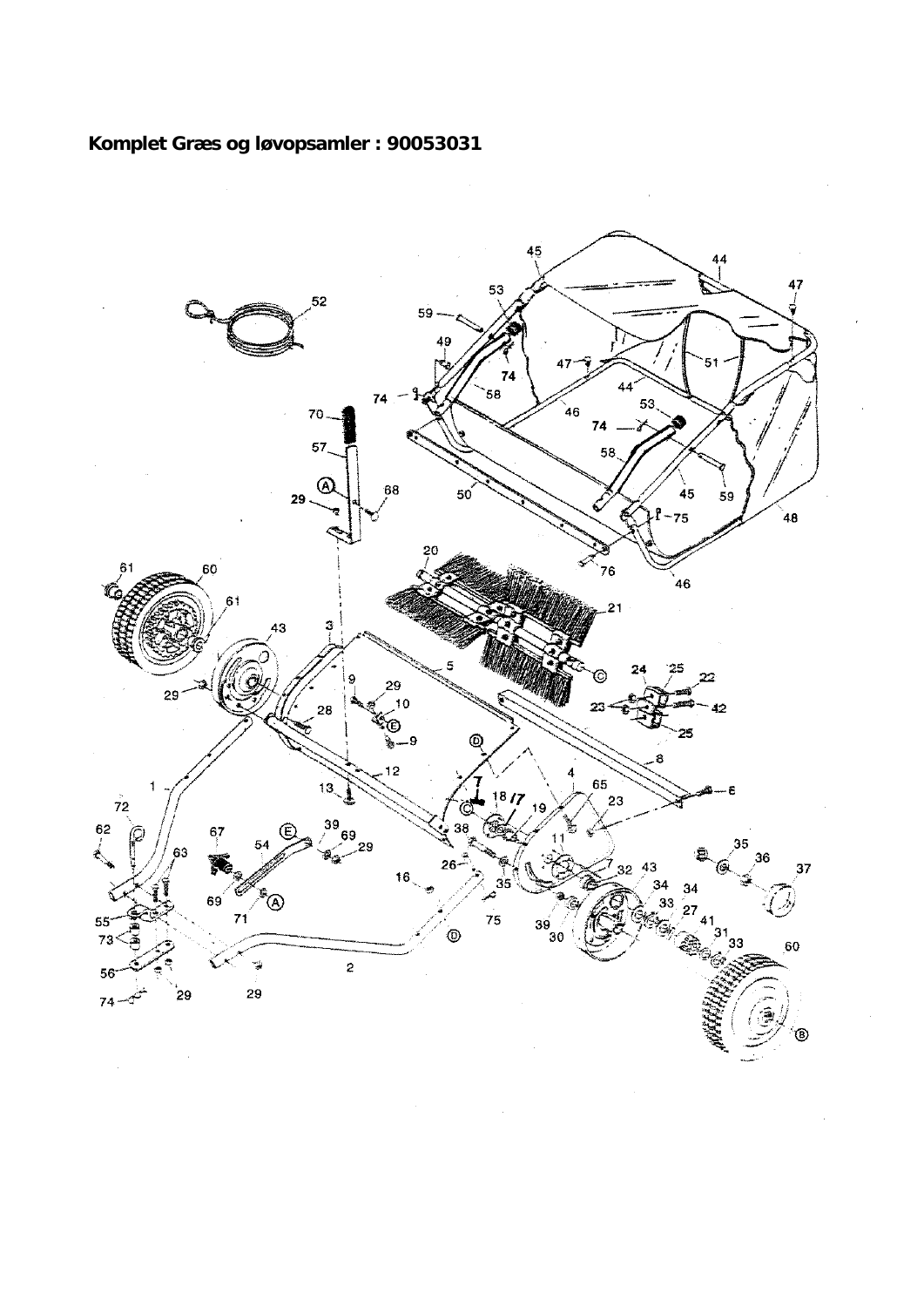| <b>POS</b>              | <b>QTY</b>              | <b>PARTNUMBER</b> | <b>BESKRIVELSE</b>        | <b>DESCRIPTION</b>       |
|-------------------------|-------------------------|-------------------|---------------------------|--------------------------|
| 1                       | 1                       | 404405            | <b>TRÆK ARM HØJRE</b>     | <b>HITCH RIGHT</b>       |
| $\overline{2}$          | $\mathbf{1}$            | 404406            | <b>TRÆK ARM VENSTRE</b>   | <b>HITCH LEFT</b>        |
| $\mathbf{3}$            | $\mathbf{1}$            | 404407            | ENDE PLADE HØJRE          | <b>END PLATE RIGHT</b>   |
| $\overline{\mathbf{4}}$ | $\mathbf{1}$            | 404408            | <b>ENDE PLADE VENSTRE</b> | <b>END PLATE LEFT</b>    |
| $\overline{5}$          | $\mathbf{1}$            | 404409            | <b>SKÆRM</b>              | <b>COVER</b>             |
| 6                       | $\overline{2}$          | 90102722          | SÆTSKRUE M6X12            | SCREW M6X12              |
| $\overline{7}$          | 14                      | 90102718          | SÆTSKRUE M 5X 12 FZB 8.8  | SCREW 5X10               |
| 8                       | $\mathbf{1}$            | 404410            | <b>STØTTEBJÆLKE</b>       | <b>SUPPORT BRACKET</b>   |
| 9                       | $\overline{2}$          | 90102741          | SÆTSKRUE M 8X 16 FZB 8.8  | SCREW M8X16, KAWA        |
| 10 <sup>1</sup>         | $\mathbf{1}$            | 404411            | <b>VINKELBESLAG</b>       | <b>BRACKET ANGLE</b>     |
| 11                      | $\overline{2}$          | 404412            | <b>SKIVE</b>              | <b>WASHER</b>            |
| 12                      | $\mathbf{1}$            | 404413            | <b>RØR</b>                | <b>TUBE</b>              |
| 13                      | 2                       | 90102748          | SÆTSKRUE M8X40 FZB 8.8    | SCREW M8X40              |
| 14                      | 14                      | 90100690          | LÅSEMØTRIK M 5 FZB 8.8    | <b>NUT</b>               |
| 16                      | $\overline{4}$          | 90100691          | LÅSEMØTRIK M 6 FZB 8.8    | <b>LOCK NUT M6</b>       |
| 17                      | $\overline{2}$          | 404414            | <b>SKIVE</b>              | <b>WASHER</b>            |
| 18                      | $\overline{2}$          | 404415            | <b>DÆKEL</b>              | <b>DUST COVER</b>        |
| 19                      | $\overline{2}$          | 404416            | <b>BØS</b>                | <b>BUSH</b>              |
| 20                      | $\mathbf{1}$            | 404417            | <b>AKSEL</b>              | <b>BUSH SHAFT</b>        |
| 21                      | 4                       | 404418            | <b>BØRSTE</b>             | <b>BRUSH</b>             |
| 22                      | 8                       | 90102728          | SÆTSKRUE M6X25 FZB 8.8    | <b>SCREW M6X25</b>       |
| 23                      | 14                      | 90100691          | LÅSEMØTRIK M 6 FZB 8.8    | <b>LOCK NUT M6</b>       |
| 24                      | $\overline{4}$          | 404419            | HOLDER DOBBELT            | <b>RETAINER DOUBLE</b>   |
| 25                      | 8                       | 404420            | <b>HOLDER ENKELT</b>      | <b>RETAINER SINGLE</b>   |
| 26                      | $\overline{2}$          | 404421            | SPLITBOLT 6X35            | COTTERBOLT 6X35          |
| 27                      | $\overline{2}$          | 404422            | <b>STIFT</b>              | DOWEL PIN(DRIVE)         |
| 28                      | $\overline{4}$          | 90102741          | SÆTSKRUE M 8X 16 FZB 8.8  | SCREW M8X16, KAWA        |
| 29                      | 13                      | 90102728          | SÆTSKRUE M6X25 FZB 8.8    | <b>SCREW M6X25</b>       |
| 30                      | $\overline{2}$          | 404423            | AFSTANDSBØS 10X35X13      | <b>SPACER 10X35X13</b>   |
| 31                      | 2                       | 90102314          | <b>PLANSKIVE M16</b>      | <b>WASHER</b>            |
| 32                      | $\overline{2}$          | 404424            | AFSTANDSBØS 20X35X13      | <b>SPACER 20X35X13</b>   |
| 33                      | $\overline{4}$          | 404425            | HOLDER Ø15                | RETAINGER Ø15            |
| 34                      | $\overline{\mathbf{4}}$ | 404426            | <b>SKIVE Ø15X30</b>       | SHIM WASHER Ø15X30       |
| 35                      | $\overline{4}$          | 90102311          | PLANSKIVE M10             | <b>WASHER</b>            |
| 36                      | $\overline{2}$          | 90100693          | LÅSEMØTRIK M 10 FZB 8.8   | NUT M10                  |
| 37                      | 2                       | 404427            | <b>HJULKAPSEL</b>         | <b>WHEEL CAP</b>         |
| 38                      | $\overline{2}$          | 90102783          | SÆTSKRUE M10X 80 FZB 8.8  | <b>BOLT 10X80</b>        |
| 39                      | $\overline{2}$          | 404428            | AFSTANDSBØSØ16X3          | SPACER Ø16X3             |
| 40                      | 1                       | 404429            | PALHJUL HØJRE             | PINION GEAR RIGHT        |
| 41                      | $\mathbf{1}$            | 404430            | PALHJUL VENSTRE           | PINION GEAR LEFT         |
| 42                      | 4                       | 90102728          | SÆTSKRUE M6X25 FZB 8.8    | <b>SCREW M6X25</b>       |
| 43                      | $\overline{2}$          | 404431            | <b>STØVDÆKSEL</b>         | <b>DUST COVER</b>        |
| 44                      | $\overline{2}$          | 404432            | RAMME BAGERST             | <b>FRAME REAR</b>        |
| 45                      | $\overline{2}$          | 404433            | <b>RAMME FORREST</b>      | FRAME UPPER FRONT        |
| 46                      | $\overline{2}$          | 404434            | RAMME NEDERST             | <b>FRAME LOVER FRONT</b> |
| 47                      | $\overline{4}$          | 404435            | <b>PLASTIK BOLT</b>       | PLASTIC BOLT             |
| 48                      | $\mathbf{1}$            | 404436            | <b>OPSAMLER</b>           | <b>COLLECTOR BAG</b>     |
| 49                      | $\overline{2}$          | 404437            | STIFT Ø10x15              | CLEVIS PIN Ø10X15        |
| 50                      | $\mathbf{1}$            | 404438            | <b>STROP</b>              | <b>STRAP</b>             |
| 51                      | $\overline{2}$          | 404439            | <b>STØTTE</b>             | SUPPORT ROD              |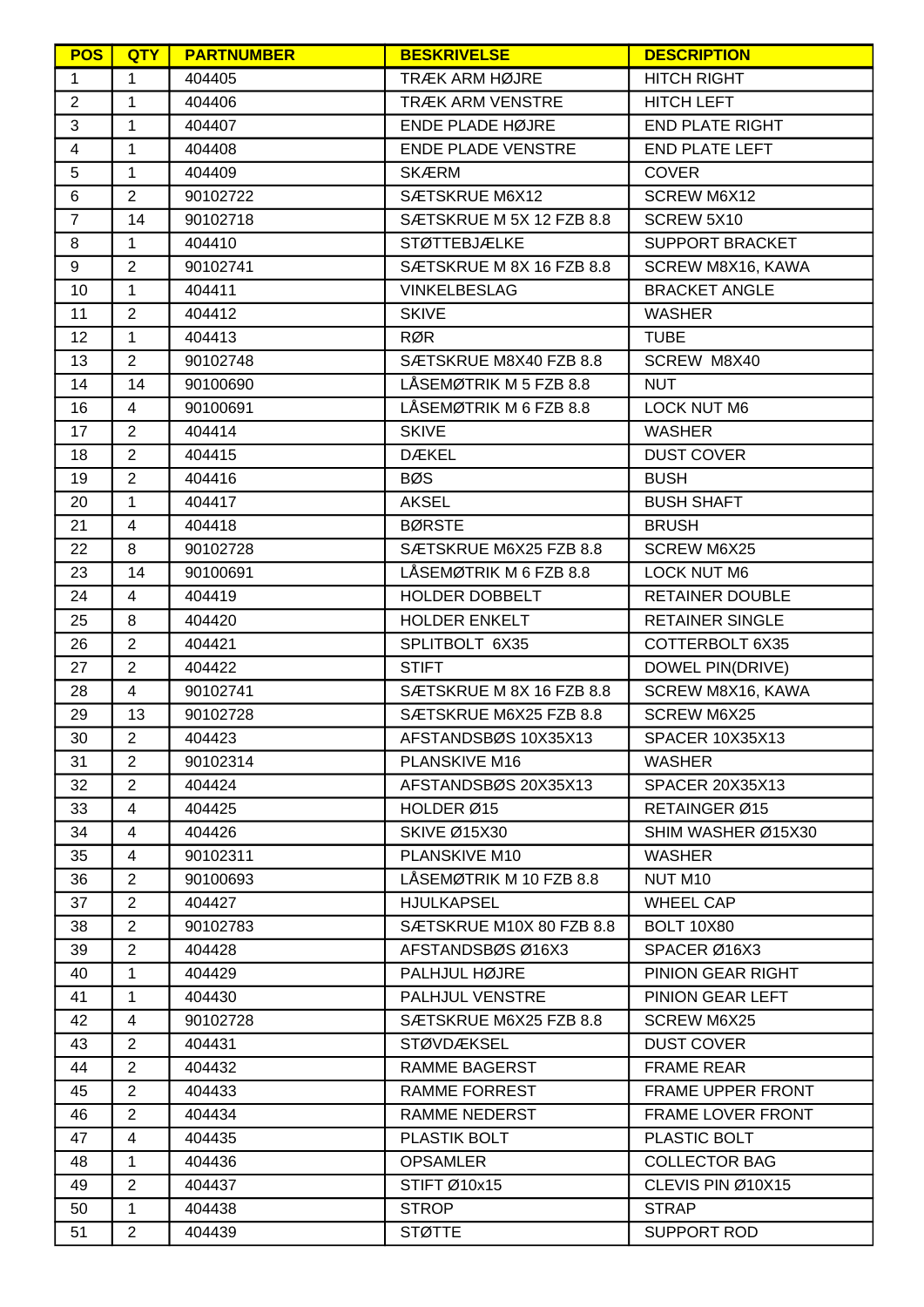| <b>POS</b> | <b>QTY</b>     | <b>PARTNUMBER</b> | <b>BESKRIVELSE</b>        | <b>DESCRIPTION</b>                         |
|------------|----------------|-------------------|---------------------------|--------------------------------------------|
| 52         | $\overline{2}$ | 404440            | <b>SNOR</b>               | <b>ROPE</b>                                |
| 53         | 2              | 404441            | <b>ENDESTYKKE PLASTIK</b> | <b>END COVER</b>                           |
| 54         | 1              | 404442            | <b>BESLAG</b>             | <b>HEIGHT ADJUSTMENT</b><br><b>BRACKET</b> |
| 55         | $\mathbf{1}$   | 404443            | <b>TRÆK BESLAG</b>        | <b>HITCH BRACKET</b>                       |
| 56         | $\mathbf{1}$   | 404444            | <b>TRÆK BESLAG LIGE</b>   | HITCH BRACKET STRAIGHT                     |
| 57         | 1              | 404445            | <b>ARM</b>                | <b>LEVER</b>                               |
| 58         | $\overline{2}$ | 404446            | <b>RØR</b>                | <b>TUBE</b>                                |
| 59         | $\overline{2}$ | 404447            | STIFT Ø8X50               | CLEVIS PIN Ø8X50                           |
| 60         | $\overline{2}$ | 404448            | <b>HJUL MED LEJE</b>      | <b>WHEEL W/ BEARING</b>                    |
| 61         | $\overline{4}$ | 404449            | <b>HJULLEJE</b>           | <b>WHEELBEARING</b>                        |
| 62         | 2              | 90102757          | SÆTSKRUE M 8X 65 FZB 8.8  | SCREW 8X65                                 |
| 63         | $\overline{2}$ | 90102757          | SÆTSKRUE M 8X 65 FZB 8.8  | SCREW 8X65                                 |
| 65         | 1              | 90102725          | SÆTSKRUE M 6X40           | SCREW 8X12                                 |
| 66         | 1              | 404450            | AFSTANDSBØS Ø15X3.5       | SPACER Ø15X3.5                             |
| 67         | 1              | 404451            | HÅNDHJUL M8X20            | WING KNOB M8X20                            |
| 68         | $\overline{2}$ | 90102743          | SÆTSKRUE M 8X20 FZB 8.8   | <b>SCREW M8X20</b>                         |
| 69         | 1              | 90102310          | PLANSKIVE M8              | <b>WASHER</b>                              |
| 70         | $\mathbf{1}$   | 404400            | <b>GUMMIHÅNDTAG</b>       | <b>RUBBERHANDLE</b>                        |
| 71         | $\mathbf{1}$   | 90102203          | LÅSESKIVE A18 FZB         | WASHER 18MM                                |
| 72         | $\mathbf{1}$   | 404368            | SPLITBOLT M9X15 MED ØJE   | Lock pin M9x15                             |
| 73         | $\overline{2}$ | 404452            | <b>AFSTANDSBØS</b>        | <b>SPACER HITCH</b>                        |
| 74         | 5              | 404369            | LÅSESPLIT 4MM             | Lockspring 4mm                             |
| 75         | $\overline{4}$ | 404453            | LÅSESPLIT 2 MM            | LOCK PIN 2MM                               |
| 76         | $\overline{2}$ | 404454            | STIFT Ø6X30               | CLEVIS PIN Ø6X30                           |